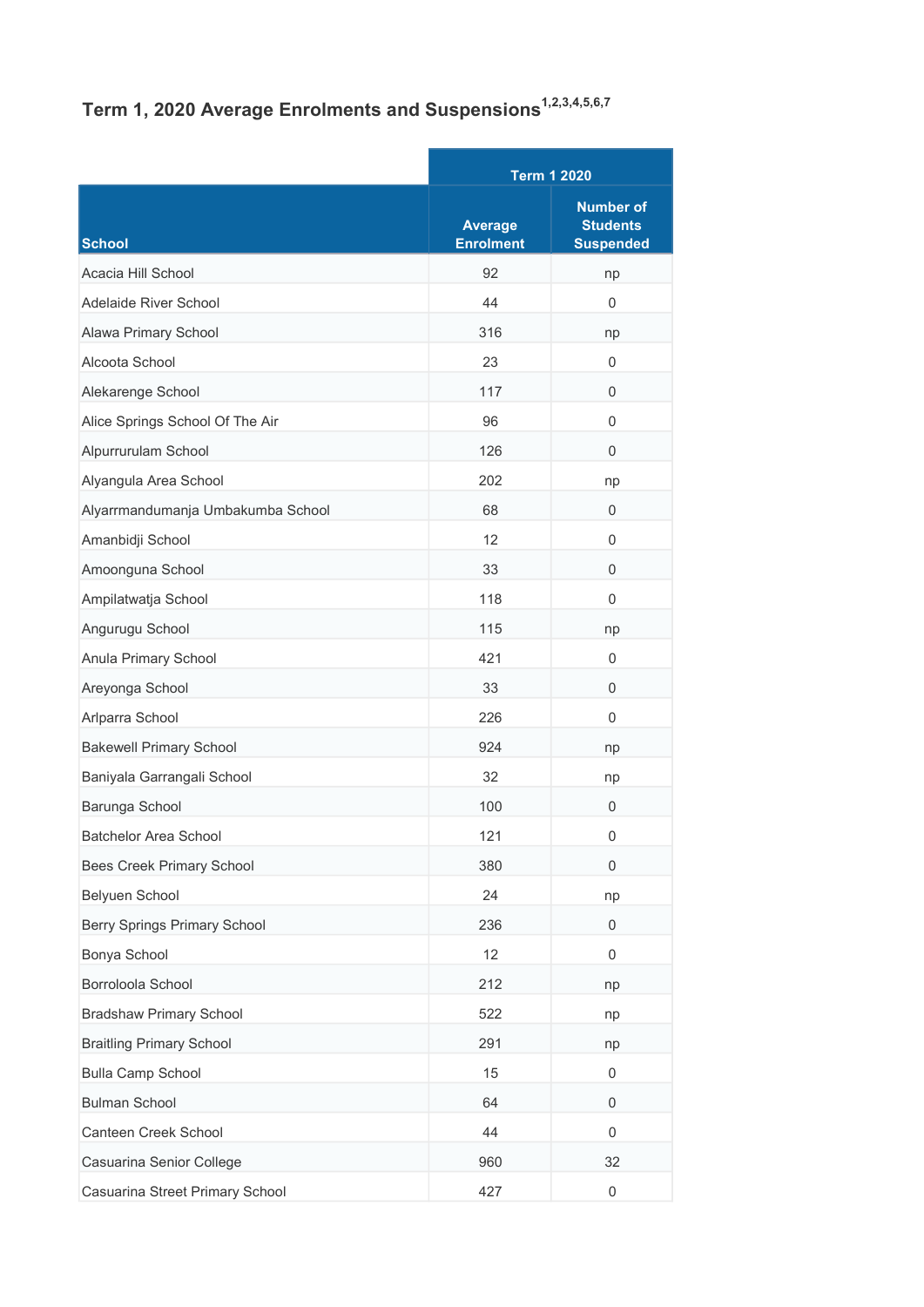| Centralian Middle School       | 330   | 23          |
|--------------------------------|-------|-------------|
| Centralian Senior College      | 452   | np          |
| Clyde Fenton Primary School    | 201   | np          |
| Darwin High School             | 1,273 | 13          |
| Darwin Middle School           | 871   | 17          |
| Douglas Daly School            | np    | np          |
| Dripstone Middle School        | 526   | np          |
| <b>Driver Primary School</b>   | 515   | 0           |
| Dundee Beach School            | 19    | 0           |
| Durack Primary School          | 456   | 0           |
| <b>Elliott School</b>          | 63    | $\mathbf 0$ |
| Epenarra School                | 48    | 0           |
| Finke School                   | 30    | 0           |
| Forrest Parade School          | 99    | 0           |
| Gapuwiyak School               | 234   | np          |
| <b>Gillen Primary School</b>   | 249   | 0           |
| Girraween Primary School       | 495   | 0           |
| <b>Gray Primary School</b>     | 341   | np          |
| Gunbalanya School              | 253   | np          |
| Haasts Bluff School            | 33    | 0           |
| Harts Range School             | 74    | 0           |
| Henbury School                 | 142   | np          |
| Howard Springs Primary School  | 290   | np          |
| Humpty Doo Primary School      | 382   | 12          |
| Imanpa School                  | 21    | 0           |
| Jabiru Area School             | 199   | 0           |
| Jilkminggan School             | 84    | 0           |
| Jingili Primary School         | 309   | np          |
| Kalkaringi School              | 193   | 0           |
| Karama Primary School          | 192   | np          |
| Katherine High School          | 574   | 32          |
| Katherine School Of The Air    | 186   | 0           |
| Katherine South Primary School | 347   | np          |
| Kintore Street School          | 52    | 0           |
| Lajamanu School                | 217   | np          |
| Laramba School                 | 71    | 0           |
| Larapinta Primary School       | 368   | np          |
| Larrakeyah Primary School      | 534   | 0           |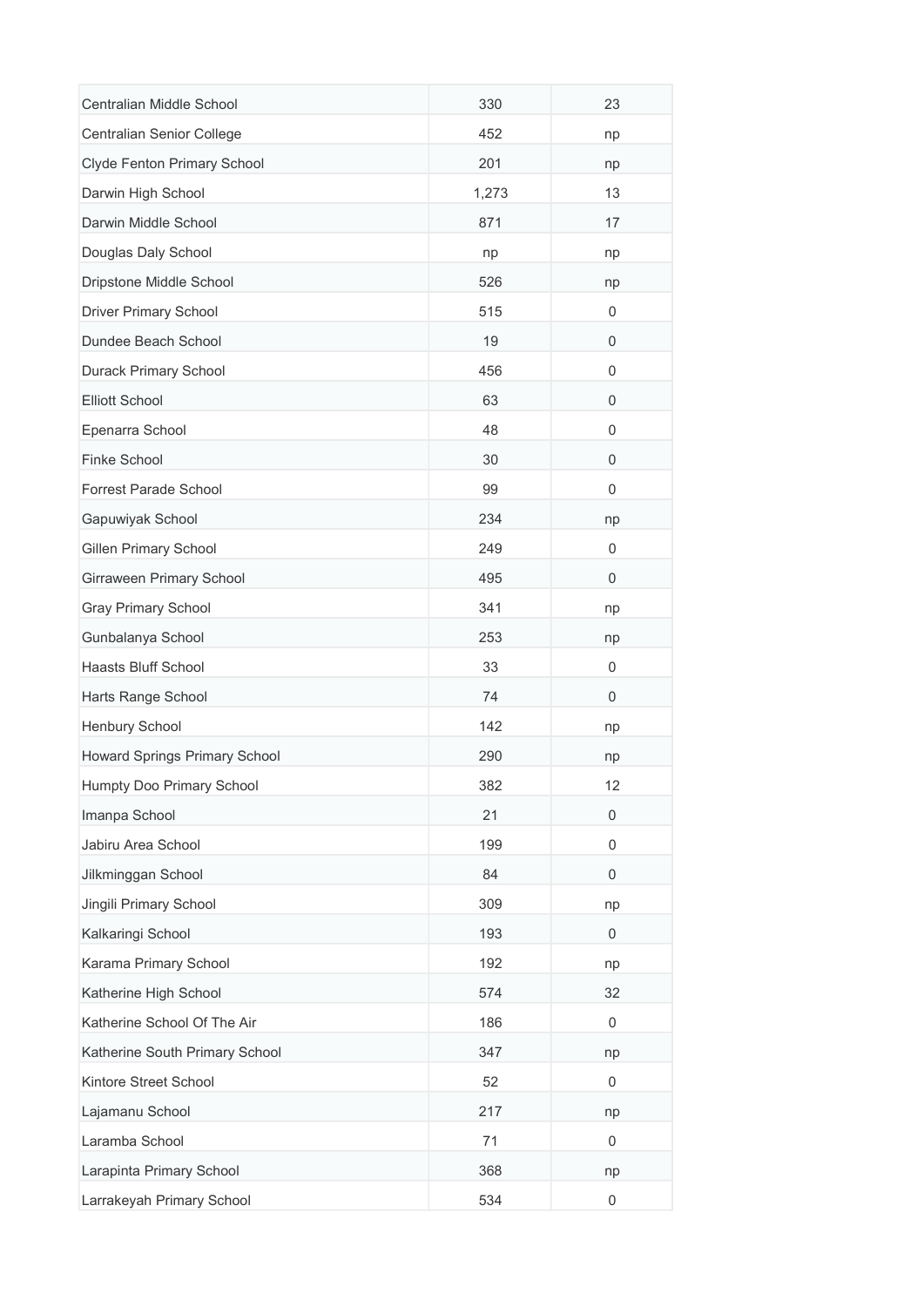| Leanyer Primary School                          | 571   | np          |
|-------------------------------------------------|-------|-------------|
| Ludmilla Primary School                         | 120   | np          |
| MacFarlane Primary School                       | 215   | np          |
| Malak Primary School                            | 214   | np          |
| Mamaruni School                                 | 63    | 0           |
| Maningrida College                              | 627   | 0           |
| Manunda Terrace Primary School                  | 170   | np          |
| Manyallaluk School                              | 24    | 0           |
| Mataranka School                                | 33    | 0           |
| Mbunghara School                                | 15    | 0           |
| Middle Point School                             | 24    | 0           |
| Milikapiti School                               | 74    | np          |
| Milingimbi School                               | 357   | $\mathbf 0$ |
| Millner Primary School                          | 209   | np          |
| Milyakburra School                              | 13    | $\mathbf 0$ |
| Minyerri School                                 | 181   | np          |
| Moil Primary School                             | 193   | np          |
| Moulden Primary School                          | 275   | np          |
| Mount Allan School                              | 51    | 0           |
| Mulga Bore School                               | np    | np          |
| Murray Downs School                             | 15    | 0           |
| Mutitjulu School                                | 40    | 0           |
| Nakara Primary School                           | 577   | np          |
| Nemarluk School                                 | 173   | 0           |
| <b>Neutral Junction School</b>                  | 18    | 0           |
| Newcastle Waters School                         | 18    | 0           |
| Nganambala School                               | 29    | 0           |
| Nganmarriyanga School                           | 139   | 0           |
| Ngukurr School                                  | 283   | np          |
| Nhulunbuy High School                           | 329   | np          |
| Nhulunbuy Primary School                        | 422   | np          |
| Nightcliff Middle School                        | 366   | np          |
| <b>Nightcliff Primary School</b>                | 650   | 0           |
| Northern Territory School of Distance Education | 438   | 0           |
| Ntaria School                                   | 206   | np          |
| Numbulwar School                                | 147   | np          |
| Nyirripi School                                 | 43    | $\mathbf 0$ |
| Palmerston College                              | 1,254 | 71          |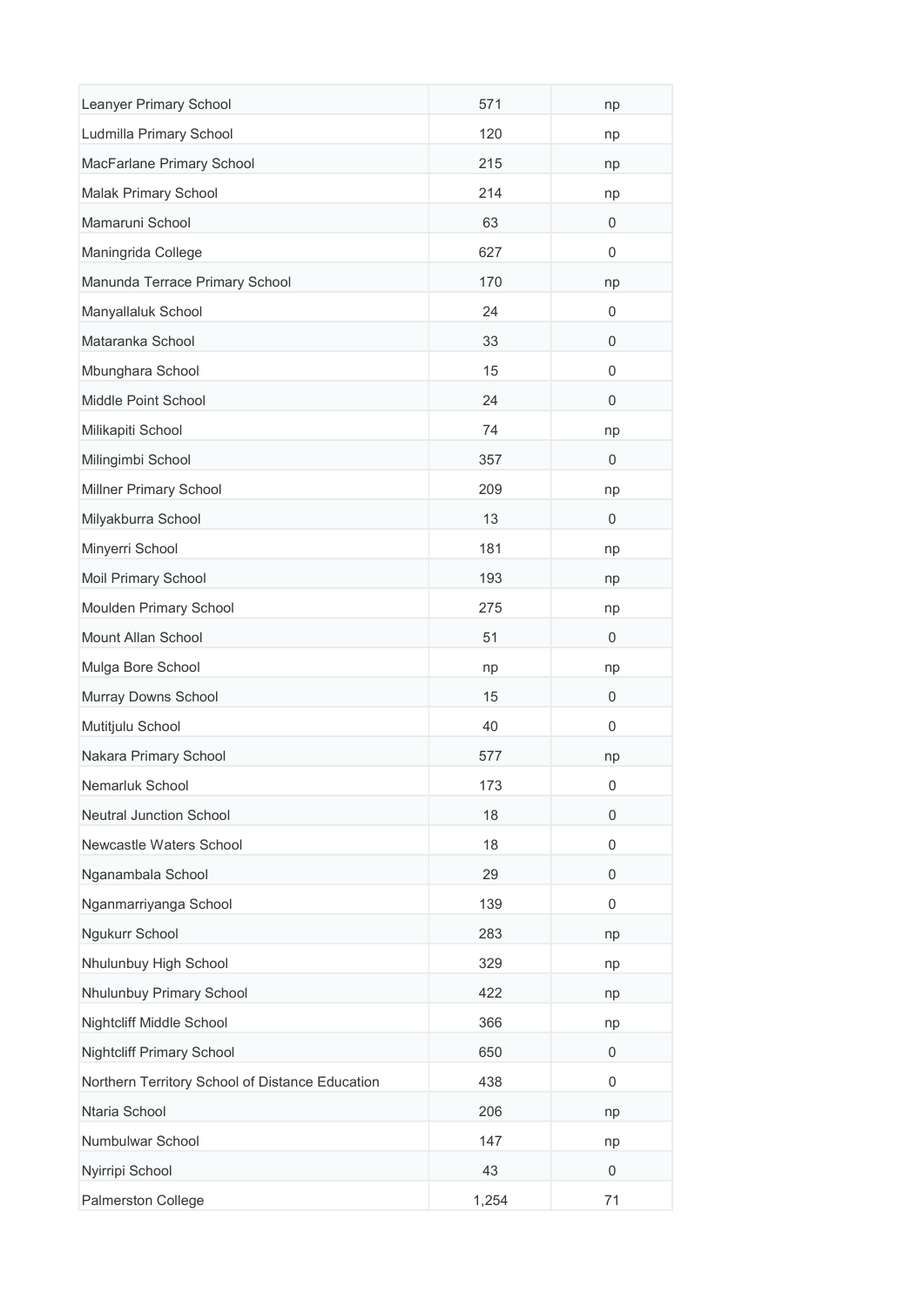| Papunya School                      | 121   | $\mathbf 0$ |
|-------------------------------------|-------|-------------|
| Parap Primary School                | 504   | 0           |
| Peppimenarti School                 | 58    | np          |
| Pigeon Hole School                  | 22    | 0           |
| Pine Creek School                   | 42    | np          |
| Pularumpi School                    | 44    | 0           |
| Ramingining School                  | 282   | np          |
| Robinson River School               | 54    | 0           |
| Rockhampton Downs School            | 29    | $\mathbf 0$ |
| Rosebery Primary School             | 520   | np          |
| Ross Park Primary School            | 481   | 0           |
| Sadadeen Primary School             | 259   | np          |
| Sanderson Middle School             | 389   | 34          |
| Shepherdson College                 | 563   | np          |
| <b>Stirling School</b>              | 16    | 0           |
| <b>Stuart Park Primary School</b>   | 647   | 0           |
| Taminmin College                    | 1,195 | 66          |
| Tennant Creek High School           | 222   | np          |
| <b>Tennant Creek Primary School</b> | 398   | np          |
| <b>Timber Creek School</b>          | 40    | 0           |
| <b>Tipperary Station School</b>     | np    | np          |
| Titjikala School                    | 34    | 0           |
| Ti Tree School                      | 82    | $\mathbf 0$ |
| Top End School of Flexible Learning | 69    | 0           |
| Urapunga School                     | 26    | 0           |
| Wagaman Primary School              | 304   | 0           |
| Wallace Rockhole School             | 23    | 0           |
| Walungurru School                   | 53    | 0           |
| Wanguri Primary School              | 391   | np          |
| Warruwi School                      | 90    | 0           |
| Watarrka School                     | 12    | 0           |
| Watiyawanu School                   | 55    | $\mathbf 0$ |
| Willowra School                     | 104   | np          |
| Woodroffe Primary School            | 443   | np          |
| <b>Woolaning School</b>             | np    | np          |
| Woolianna School                    | 40    | np          |
| <b>Wugularr School</b>              | 144   | 0           |
| Wulagi Primary School               | 265   | np          |